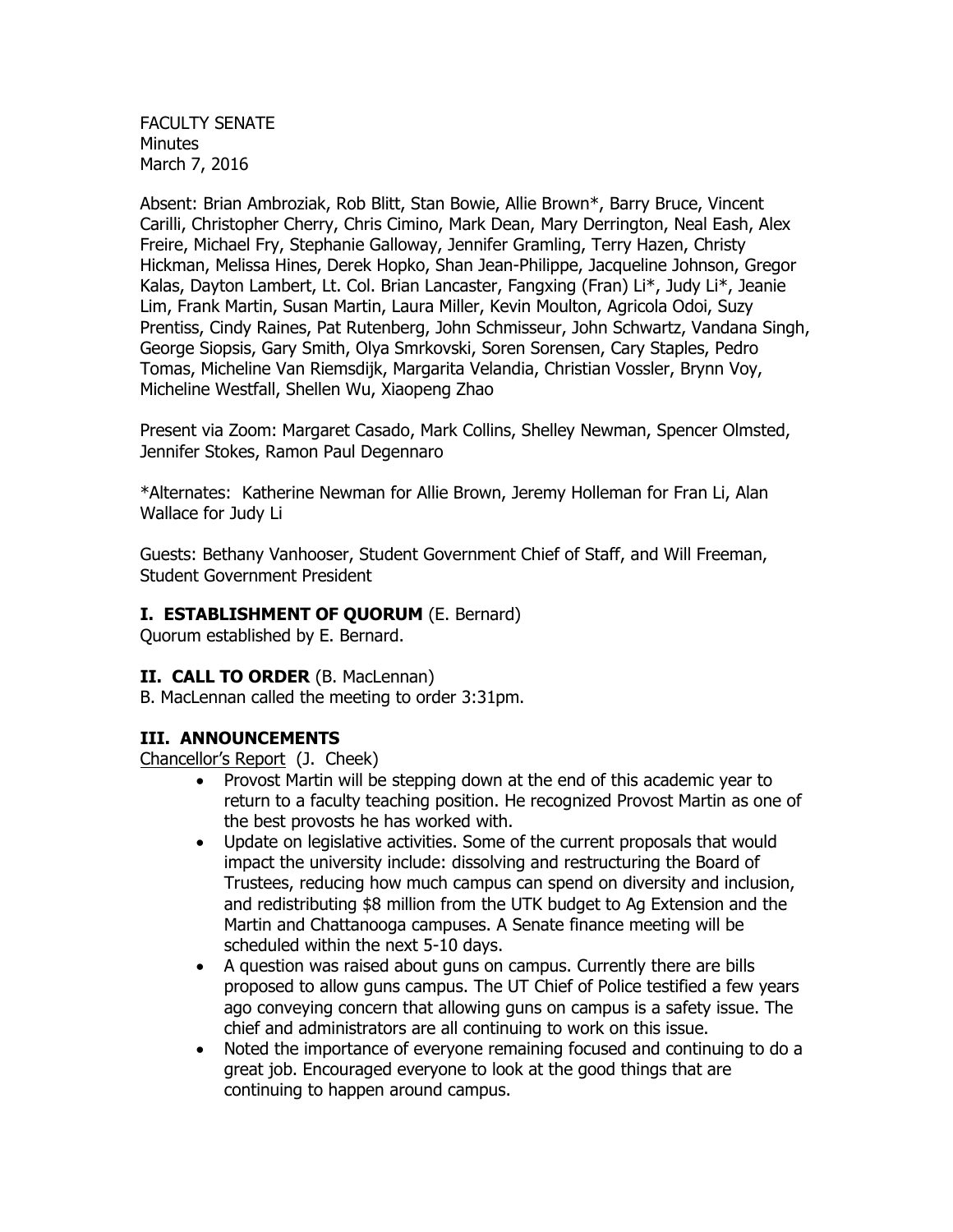A request for an update on outsourcing was made. They are continuing to look at numbers and reminded everyone that the university still has the option to participate or opt out.

## President's Report (B. MacLennan)

- Attended a rally sponsored by UCW-CWA, AAUP, Faculty Senate, and several other groups on 2/5/2016. Discussed faculty support for diversity, concerns about outsourcing, legislative interference, and reconstitution of the UT Board of Trustees.
- Attended State of UT address in Nashville last month.
- Interviewed by Chronicles of Higher Education, WATE, WMOT (MTSU station), and WOKI News Talk radio with Representative Roger Kane.
- UCW Lobby Day tomorrow in Nashville. Buses will be taking both faculty and students.

## **IV. MINUTES OF THE FACULTY SENATE AND EXECUTIVE COUNCIL**

- Faculty Senate Meeting Minutes, February 1, 2016, is forthcoming for approval.
- Faculty Senate Executive Council Meeting Minutes, February 22, 2016, is forthcoming. (Information item)

## **V. MINUTES OF THE UNDERGRADUATE COUNCIL** (R. Bennet)

- There were approximately 200 changes including general education and curriculum changes during the January 2016 Undergraduate Council meeting. The changes were projected on the large screen to share with senators. Changes are scheduled to take effect in the fall.
- The changes came in as a seconded motion from the Undergraduate Council. All senators voted in favor of the changes. There were none opposed. [\(http://senate.utk.edu/wp-content/uploads/sites/16/2015/11/UG-](http://senate.utk.edu/wp-content/uploads/sites/16/2015/11/UG-Council-Curriculum-Changes-Summary-1-26-16.pdf)[Council-Curriculum-Changes-Summary-1-26-16.pdf\)](http://senate.utk.edu/wp-content/uploads/sites/16/2015/11/UG-Council-Curriculum-Changes-Summary-1-26-16.pdf)

## **VI. MINUTES OF THE GRADUATE COUNCIL** (S. Kania)

- A brief overview of recent actions by the Graduate Council was provided [\(http://gradschool.utk.edu/GraduateCouncil/CurrComm/Curric\\_Comm\\_Report](http://gradschool.utk.edu/GraduateCouncil/CurrComm/Curric_Comm_Report_10-29-15_Meeting.pdf) [\\_10-29-15\\_Meeting.pdf\)](http://gradschool.utk.edu/GraduateCouncil/CurrComm/Curric_Comm_Report_10-29-15_Meeting.pdf). The minutes for the November 19, 2015, meeting has also been posted online.
- The general changes came in as a seconded motion from Graduate Council. All senators voted in favor of the changes. There were none opposed.
- The curriculum changes came in as a seconded motion from Graduate Council. All senators voted in favor of the changes. No one opposed.

## **VII. UNFINISHED BUSINESS** (B. Ownley)

 A second reading of the proposed bylaw changes was presented [\(http://senate.utk.edu/wp-content/uploads/sites/16/2015/11/Proposed-FS-](http://senate.utk.edu/wp-content/uploads/sites/16/2015/11/Proposed-FS-Bylaws-changes-Graduate-and-Undergraduate-Council-meetings-and-reports.pdf)[Bylaws-changes-Graduate-and-Undergraduate-Council-meetings-and](http://senate.utk.edu/wp-content/uploads/sites/16/2015/11/Proposed-FS-Bylaws-changes-Graduate-and-Undergraduate-Council-meetings-and-reports.pdf)[reports.pdf\)](http://senate.utk.edu/wp-content/uploads/sites/16/2015/11/Proposed-FS-Bylaws-changes-Graduate-and-Undergraduate-Council-meetings-and-reports.pdf). There are rationales for these changes. They are: 1) To clarify the relationship between the Senate and the Undergraduate and Graduate Councils; 2) To specify that the Undergraduate and Graduate Councils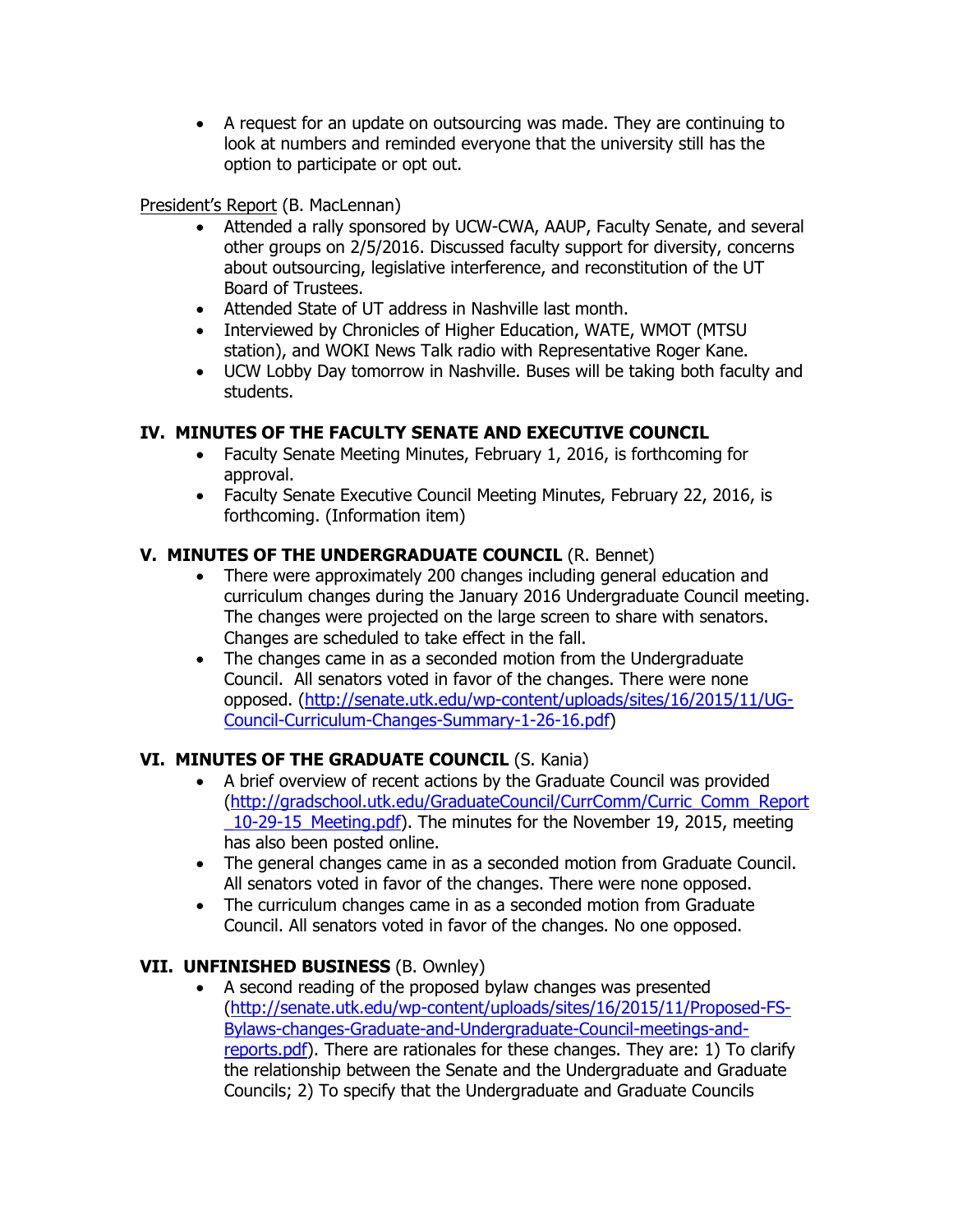present their reports of council activities, rather than their meeting minutes for approval of the Faculty Senate; and 3) to specify that any curriculum change can be brought back up for review and implementation delayed by either the Executive Council or full Faculty Senate.

- The proposed changes to the bylaws for both the Undergraduate and Graduate Councils are also reflected in Section 2M of the document.
- There were no questions. B. MacLennan called for a vote. All were in favor of the changes. No one opposed.

## **VIII. STANDING COMMITTEE REPORTS**

Budget and Planning Committee (L. Gross)

- Vice Chancellor for Finance and Administration, C. Cimino, provided an open Information UT Budget Forum for faculty, staff, and students on 2/15/2016 [\(http://www.nimbios.org/~gross/Senate/BudgetForum2016.pptx\)](http://www.nimbios.org/~gross/Senate/BudgetForum2016.pptx).
- Examined data over the last 25 years to see what the potential driving forces are for tuition increases [\(http://www.nimbios.org/~gross/Senate/UTKTuitionandExpendituresReportFi](http://www.nimbios.org/~gross/Senate/UTKTuitionandExpendituresReportFinal.pdf) [nal.pdf\)](http://www.nimbios.org/~gross/Senate/UTKTuitionandExpendituresReportFinal.pdf). Legislator comments indicate that the increases are a result by high faculty pay increases. Results showed tuition increased by a factor of 6.5 while faculty salary increased by a factor of 2. There have been increases in expenditures, but this is not the driver. The only item that has risen faster is scholarships and fellowships. The driver for these increases is the decrease in state support.

Library and Information Technology (K. Wong)

• The committee has sent a survey about technology and she asks that everyone take time to complete it.

Nominations and Appointments Committee (B. Ownley)

- Senate elections are currently underway. She has offered assist caucus chairs as needed.
- Currently taking nominations for the Faculty Senate President Elect and Secretary for next year.

## **VIIII. NEW BUSINESS**

Student Government Association (B. Vanhooser)

- Bethany Vanhooser, Student Government Chief of Staff, and Will Freeman, Student Government President, presented information on Student Government activities.
- They recently went to Nashville for the State of the State address. Students had the opportunity to talk to legislators and tried to educate House and Senate officials about the Office of Diversity and Inclusion.
- A petition was launched at 1:00 pm today. After just a few hours they had 1,200 signatures. The goal is 4,000 and then they will deliver it.
- They plan to write letters to the senators on the Finance Committee first. They are currently communicating with students on the Martin and Chattanooga campuses.
- The media has been contacting students for interviews.